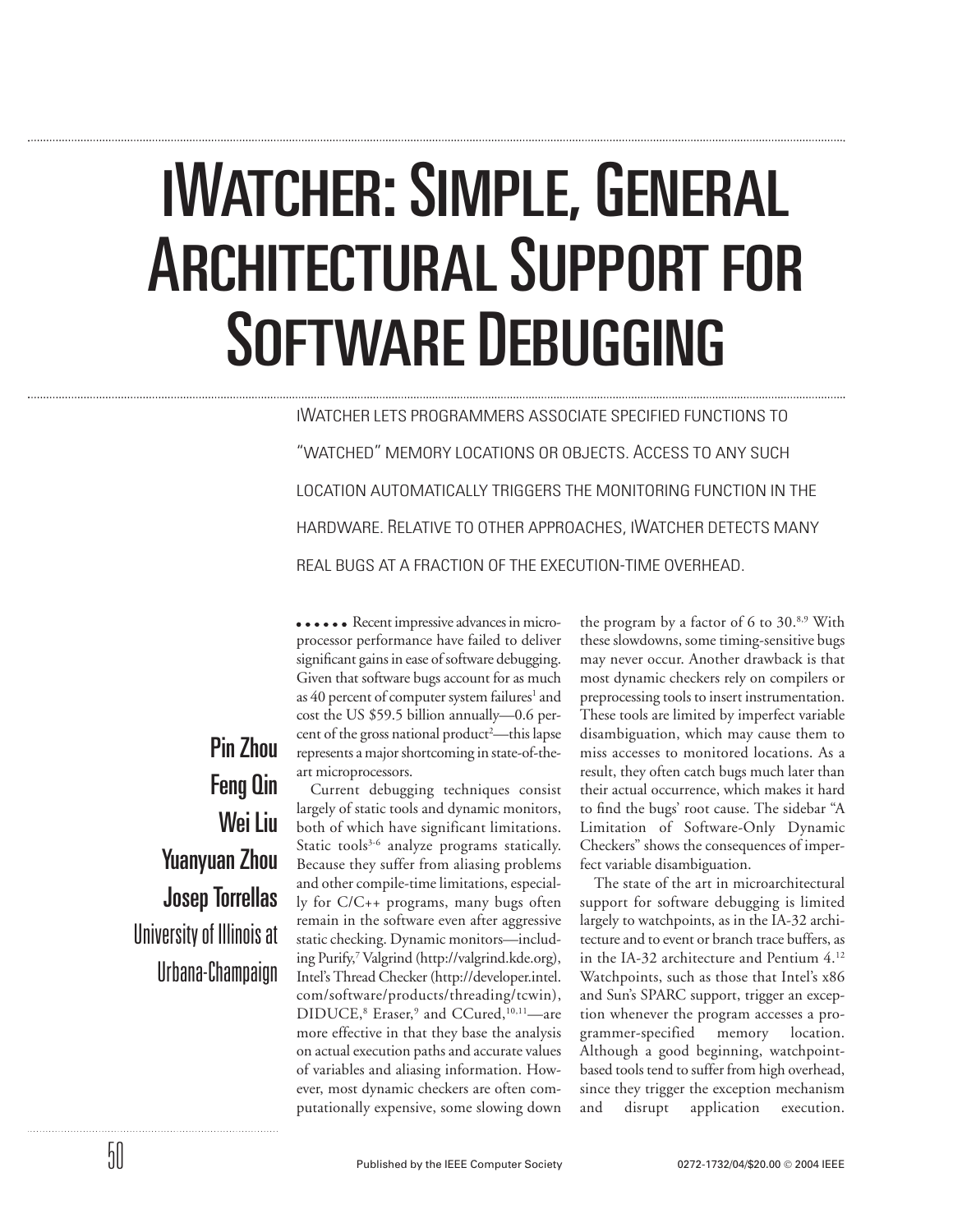Consequently, they are unusable for production runs, where checks must be on all the time. Moreover, current architectures support only a handful of watchpoints. The Intel x86, for example, supports only four.

Branch or event-trace buffers are also potentially useful for certain types of debugging, such as providing more program state information in a crash. They do not provide, however, highly processed information that could truly boost a microprocessor's debugging capability.

Some recent research that proposes microarchitectural support for software debugging, such as  $ReEnact<sup>13</sup>$  or the Flight Data Recorder,<sup>14</sup> is promising, but these techniques are expensive and offer limited bug coverage.

To address the shortcomings in these existing approaches, we propose Intelligent Watcher (iWatcher), a combination of hardware and software support that can detect a large variety of software bugs with only modest hardware changes to current processor implementations. iWatcher lets programmers associate automated debugging tools monitoring functions to memory locations or objects. Access to any such watched location automatically triggers the monitoring function in hardware with very low overhead and without generating an exception.

As Table 1 shows, iWatcher compares favorably with existing debugging approaches.

- **•** It monitors *all* accesses to the watched memory locations. Consequently, it catches hard-to-find bugs such as updates through stray pointers and stack-smashing attacks that viruses commonly exploit. It is very effective for bugs such as buffer overflow, memory leaks, uninitialized reads, or accesses to freed locations.
- It has low overhead because it monitors only *true* accesses to the watched memory locations, and because the

## **A limitation of software-only dynamic checkers**

Software-only dynamic checkers are limited by imperfect variable disambiguation, as the following C code illustrates:

```
int x, *p;
/* assume invariant: x == 1 */
...
p = foo(); /* a bug: p points to x incorrectly */
*p = 5; /* line A: unintended corruption of x */
...
InvariantCheck(x == 1); /* line B */
z = \text{Array}[x];...
```
Although  $x$  is corrupted in line A, the bug is not detected until the invariant check at line B. It is hard to perform perfect pointer disambiguation, so a dynamic checker is not likely to know that it must insert an invariant check right after line A, and the bug will remain undetected. In contrast, iWatcher detects the bug in line A.

hardware automatically triggers the monitoring functions with minimal overhead.

- It is flexible in that it supports any checks that the programmer codes. It is also language independent and cross-module and cross-developer.
- It can *optionally* leverage thread-level speculation (TLS) to hide monitoring overhead and support program rollback. With TLS, a monitoring function executes in parallel with the rest of the program, and can roll back the program if it finds a bug.

|                       | <b>Software-only</b>        |                  |                 |  |
|-----------------------|-----------------------------|------------------|-----------------|--|
|                       | dynamic                     | <b>Hardware</b>  | <b>iWatcher</b> |  |
| <b>Feature</b>        | monitoring*                 | watchpoints**    |                 |  |
| Checks all monitored  | Very hard to ensure because | Yes              | Yes             |  |
| locations and         | of aliasing and incomplete  |                  |                 |  |
| only those?           | information                 |                  |                 |  |
| Language independent, | Typically no                | Yes              | Yes             |  |
| cross-module and      |                             |                  |                 |  |
| cross-developer?      |                             |                  |                 |  |
| Execution-time        | Varies, but typically high  | High; checks are | Low             |  |
| overhead?             |                             | interrupt driven |                 |  |
| Flexible?             | Yes                         | No; only a few   | Yes             |  |
|                       |                             | watchpoints      |                 |  |

Such as those supported by Intel's x86 and Sun's Sparc.

## **Table 1. How iWatcher compares to popular debugging approaches.**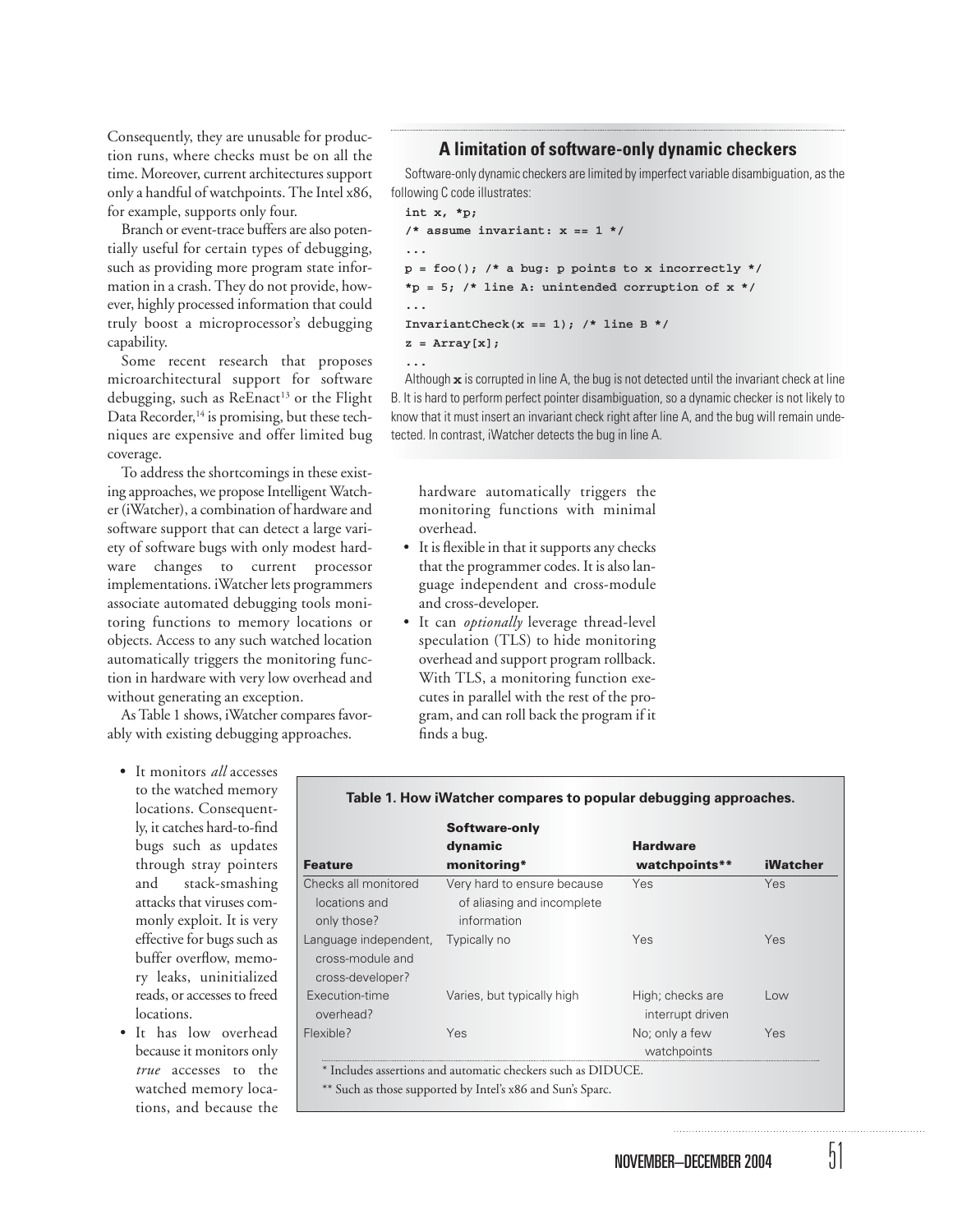

Figure 1. iWatcher hardware architecture. White areas indicate original hardware; gray areas, the hardware that iWatcher implementation requires.

# iWatcher interface

Programs can turn the monitoring of a memory object on and off with iWatcherOn() and iWatcherOff(), system calls that the compiler, instrumentation tools, or programmer can insert into programs. The interfaces of iWatcherOn() and iWatcherOff() are

- **•** iWatcherOn(MemAddr, Length, WatchFlag, ReactMode, MonitorFunc, Param1, Param2, ... ParamN)
- iWatcherOff(MemAddr, Length, WatchFlag, MonitorFunc).

When called, iWatcherOn() associates monitoring function MonitorFunc() to the memory object that begins at MemAddr and has size Length. MonitorFunc() takes arguments Param1, Param2, ... ParamN. WatchFlag specifies what types of accesses to this memory object (read, write, or both) will trigger MonitorFunc().

ReactMode determines the action the program will take at runtime if the monitoring function detects a bug. (We describe this in more detail later.)

After the program calls iWatcherOff(),

accessing the object with WatchFlag no longer invokes MonitorFunc().

In general, a program can associate multiple monitoring functions to the same object, and when that object is accessed, all the associated monitoring functions execute. Programmers can remove individual monitoring functions as needed.

# iWatcher implementation

iWatcher uses a combination of hardware and software. Logically, it has four components. The first *detects accesses to monitored locations* (triggering accesses). For this, iWatcher uses two structures, as Figure 1 shows: WatchFlags in both level 1 (L1) and level 2 (L2) cache lines to detect accesses to small monitored memory regions, and a small RangeWatch Table (RWT) to detect accesses to large monitored memory regions. The second of iWatcher component *keeps a common entry point for all monitoring functions*. For this, the processor provides the Main\_check\_function register. As the third component, the software *manages the associations between watched locations and monitoring functions*. Finally, programmers can opt to use TLS, *which hides monitoring overhead*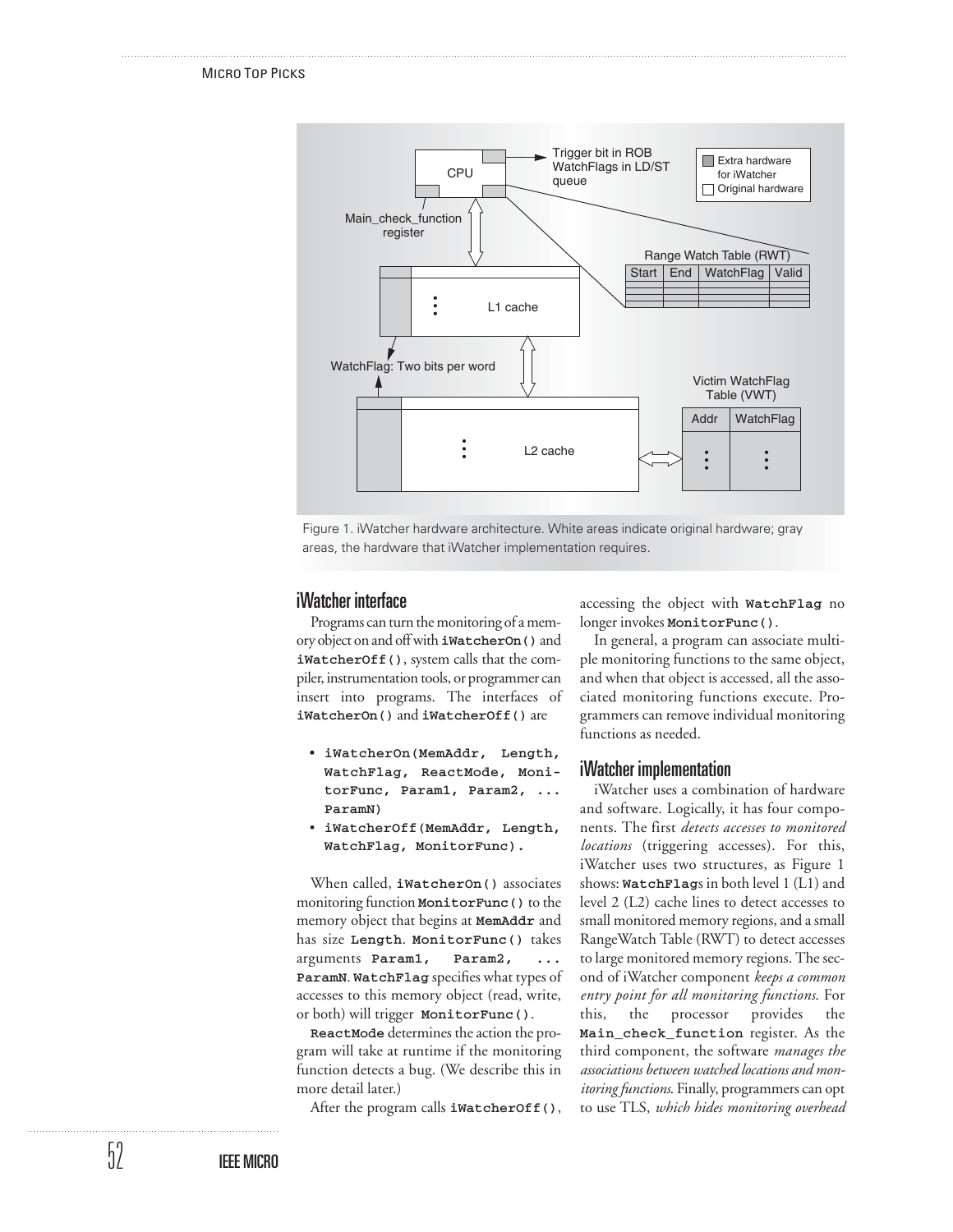by executing a monitoring function in parallel with the rest of the program, and *adds ease of use* by supporting program rollback if the monitoring function finds a bug.

As Figure 1 shows, each cache line has two WatchFlag bits per word: one for read monitoring and one for write monitoring. If the read (write)-monitoring bit is set for a word, all loads (stores) to this word trigger a monitoring function. The Main\_check\_function register holds the address of the Main check\_function(), which is the common entry point to all program-specified monitoring functions. iWatcher also has a *Victim WatchFlag Table* (VWT), which stores the WatchFlags for lines of small watched regions that have at some point been displaced from the L2 cache.

The RWT is a set of registers that detect accesses to large (multipage) monitored memory regions. Each RWT entry stores the region's start and end virtual addresses plus the WatchFlag bits. The RWT prevents lines in large monitored regions from overflowing the L2 cache and the VWT. These lines are not loaded into the caches in an iWatcherOn() call. The WatchFlags of these lines do not need to be set in the caches.

A software table, *Check Tabl*e*,* stores detailed monitoring information for each watched memory location, including MemAddr, Length, WatchFlags, ReactMode, MonitorFunc, and Parameters. An iWatcherOn/Off() call adds/removes an entry to/from Check Table.

When a triggering access occurs, the hardware saves the architectural registers and the program counter, and then sets the program counter to the address in the Main\_check\_ function register. The Main\_check\_ function() searches Check Table and calls the monitoring function(s) associated with the accessed location.

Finally, using iWatcher requires enhancing the processor core with a Trigger bit for each reorder buffer (ROB) entry, and two Watch-Flag bits for each load-store queue entry.

#### Watching a range of addresses

When a program calls iWatcherOn() for a memory region as large as or larger than LargeRegion, iWatcher allocates an RWT entry. If the RWT already has an entry for this region, iWatcherOn() updates the entry's WatchFlags. If, instead, the region is smaller than LargeRegion, iWatcher loads the watched memory lines into the L2 cache (but not into the L1 cache, to avoid polluting it). As it loads a line from memory, iWatcher accesses the VWT to read-in any old Watch-Flags. It then sets the L2 line's WatchFlag bits to be the logical OR of the old and new values. In all cases, iWatcherOn() also adds the monitoring function to Check Table.

## Detecting triggering accesses

The hardware can identify a triggering access at two points: early in the pipeline when it checks the RWT in parallel with the translation look-aside buffer (TLB) lookup, or later in the pipeline when it accesses the memory system and checks the WatchFlags in the cache.

A load can access the memory system before reaching the head of the ROB. As a load reads the data from the cache into the load queue, it also reads the WatchFlag bits into the load queue entry (unless the hardware has already read them from an RWT entry). If the WatchFlag bits indicate that the load is a triggering one, the hardware sets the Trigger bit in the load's ROB entry. When any instruction reaches the head of the ROB and its Trigger bit is set, the hardware triggers the corresponding monitoring function.

Typically, a processor does not send a store to the memory system until that store reaches the head of the ROB. At that point, the hardware immediately retires the store, but the store can still cause a cache miss. Consequently, the processor might have to wait a long time to know if the store is a triggering access. During that time, the processor cannot retire any subsequent instruction because the processor may have to trigger a monitoring function. To reduce this delay, iWatcher changes the microarchitecture so that as soon as the processor resolves a store address early in the pipeline, the hardware issues a prefetch to the memory system. The prefetch reads the data into the cache, brings the WatchFlag bits into the store queue entry, and may set the Trigger bit in the ROB entry. With this support, the processor is much less likely to have to wait after the store reaches the head of the ROB. We provide more details about this elsewhere.15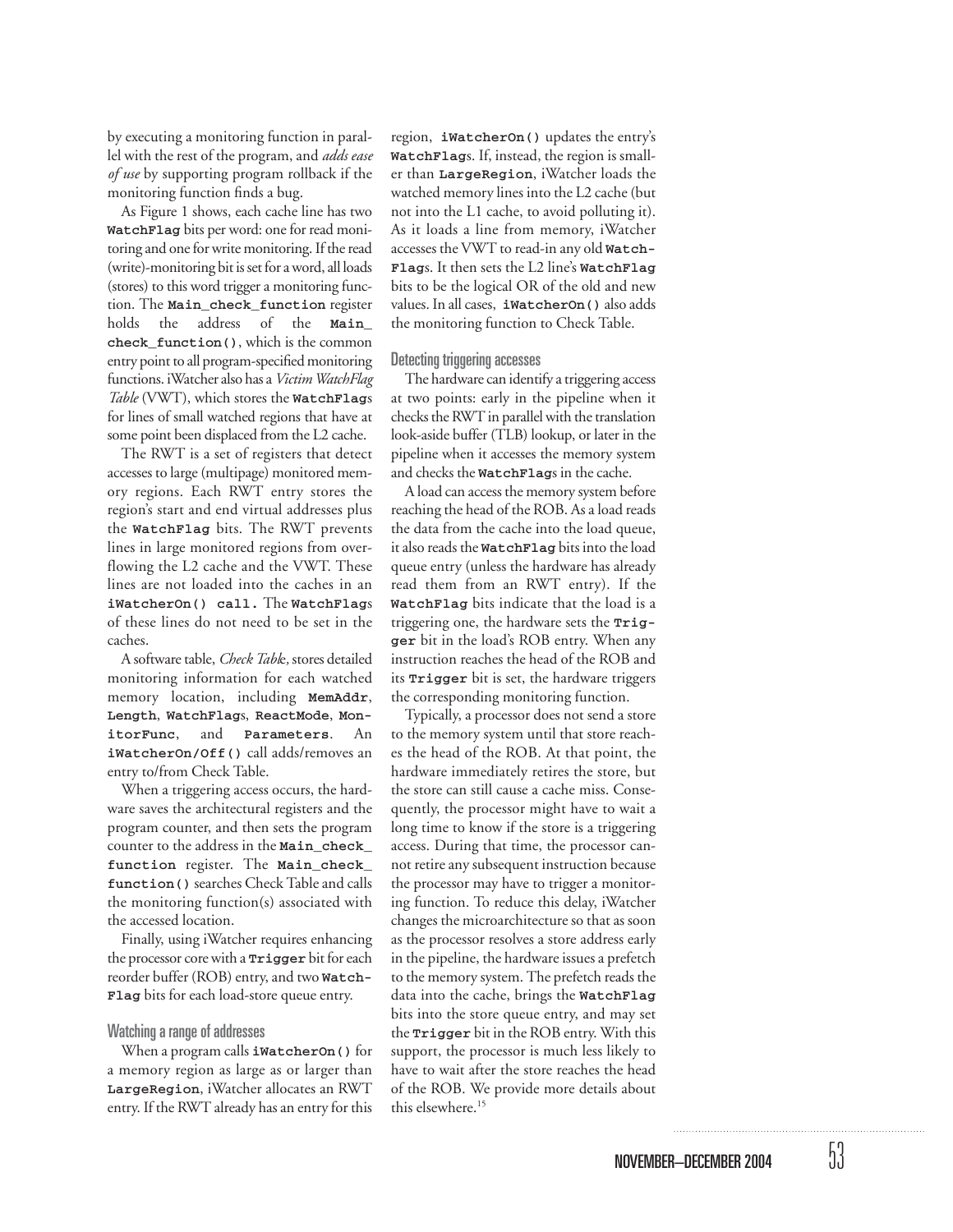Executing monitoring functions

When the hardware retires a triggering load or store, it automatically saves the architectural registers and the program counter, and redirects execution to the address in the Main\_check\_function register. After the monitoring function completes, execution resumes from the saved program counter.

As an *optimization*, programmers can leverage TLS mechanisms. Specifically, when the hardware retires the triggering access, it could automatically spawn a new microthread to speculatively execute the rest of the program in parallel with the microthread that executes the monitoring function nonspeculatively. TLS would track data dependencies between the monitoring function and the rest of the program, and any violation would result in the rollback of the speculative microthread to right after the triggering access.

With or without TLS, iWatcher triggers monitoring functions in hardware. iWatcher can skip the operating system because monitoring functions do not depend on any resource management in the system; moreover, they are *not* executed in privileged mode and, in addition, are in the same address space as the monitored program. Therefore, a "bad" program cannot use iWatcher to mess up other programs.

#### Reaction modes

If the monitoring function detects a bug, different actions take place depending on ReactMode, one of the pieces of information in iWatcherOn(), as we described earlier. ReactMode can be ReportMode, Break-Mode, and RollbackMode. In Report-Mode, the monitoring function reports the check's outcome and lets the program continue. This mode, which is for profiling and error reporting, does not interfere with program execution.

In BreakMode, if the monitoring function detects an error, the program pauses at the state right after the triggering access, and control passes to an exception handler. Users can attach an interactive debugger to find more information.

Finally, in RollbackMode, the program rolls back to the most recent checkpoint, typically much earlier than the triggering access. This mode requires checkpointing and rollback support. This mode supports transac-

tion-based programming or the replay of a code section to analyze a bug.

## Key results

To analyze iWatcher's features, we simulated a system with a four-context simultaneous multithreading processor and iWatcher hardware. We used this setup to compare iWatcher's functionality and overhead to those of Valgrind, a well-known software-only dynamic checker. Valgrind is an open-source memory debugger for x86 programs. We used seven applications that contained various real or injected bugs, including buffer overflow, memory leaks, accesses to freed locations, stack smashing, and invariant violations. We added five new applications with real bugs relative to earlier work.<sup>15</sup>

Table 2 compares Valgrind and iWatcher in ReportMode *without TLS*. For each of the buggy applications considered, the table shows if the schemes detect the bug and, if so, the overhead they add to the program's execution time. iWatcher detects all the bugs considered, while Valgrind detects only a fraction. For bugs that both iWatcher and Valgrind detected, iWatcher adds only 4 to 179 percent overhead; the program slowdown is 17 to 165 times smaller than that with Valgrind. More details and experiments are presented elsewhere.<sup>15</sup>

 $\mathbf{W}$ e are in the process of extending this work in several ways. First, we plan to compare iWatcher to other dynamic checkers beyond Valgrind. Moreover, we will evaluate iWatcher for multithreaded programs, which often exhibit hard-to-debug bugs such as data races and deadlocks. Finally, we plan to test more applications, especially large server programs, with real bugs, and are in the process of upgrading our simulation infrastructure accordingly.

#### **References**

1. E. Marcus and H. Stern, Blueprints for High Availability, John Wiley & Sons, 2000.

- 2. "Software Errors Cost U.S. Economy \$59.5 Billion Annually," NIST News Release 2002- 10, Nat'l Inst. of Standards and Technology (NIST), US Dept. of Commerce, June 2002.
- 3. J.-D. Choi et al., "Efficient and Precise Datarace Detection for Multithreaded Object-Oriented Programs," Proc. Conf. Pro-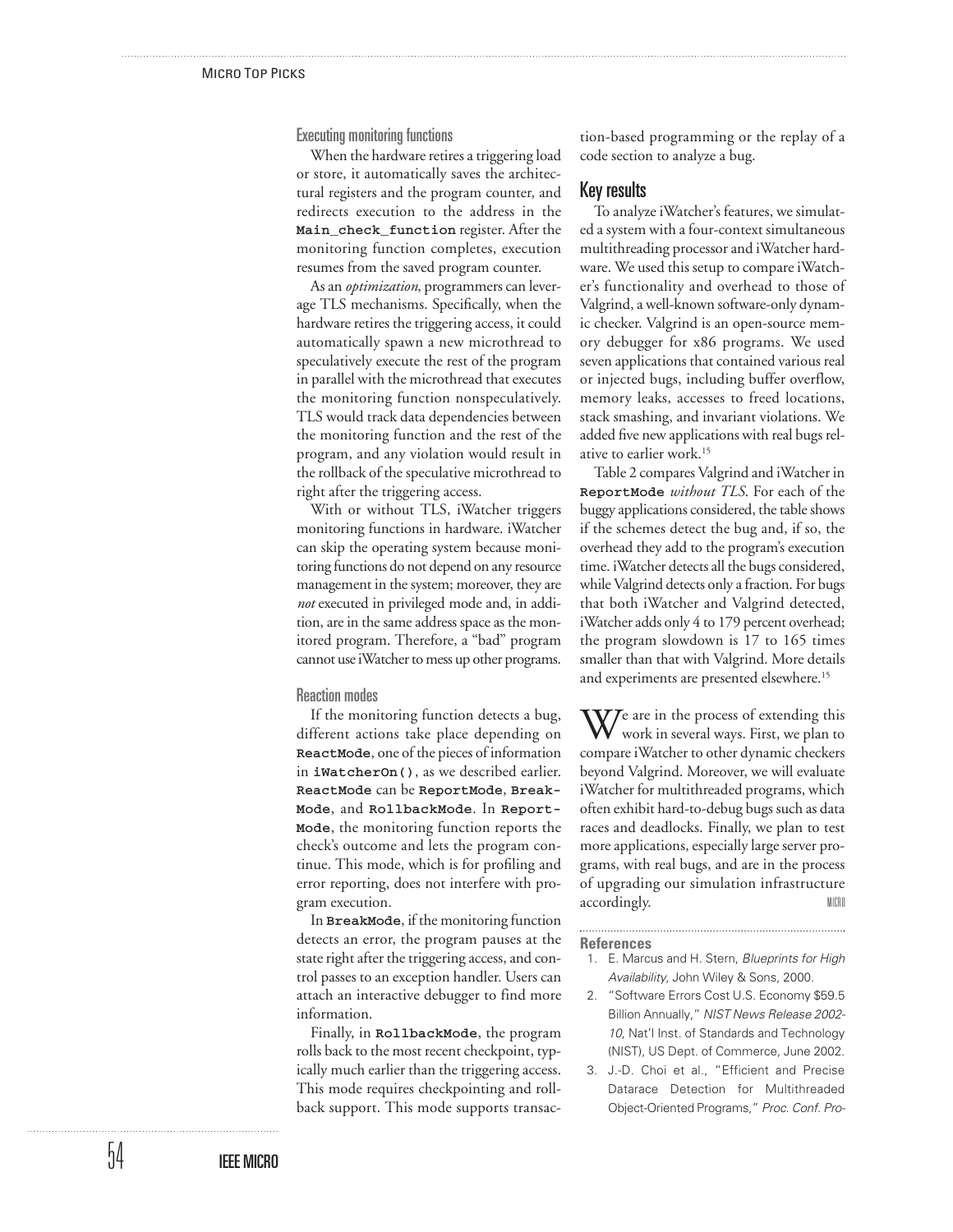| <b>Application**</b> | <b>Valgrind</b>                   |           | <b>iWatcher without TLS</b>       |       |
|----------------------|-----------------------------------|-----------|-----------------------------------|-------|
|                      | <b>Bug detected?</b> Overhead (%) |           | <b>Bug detected? Overhead (%)</b> |       |
| qzip-STACK           | No                                | <b>NA</b> | Yes                               | 80.0  |
| gzip-FREE            | Yes                               | 1,466     | Yes                               | 8.9   |
| $gz$ ip-BO1          | <b>Yes</b>                        | 1.514     | Yes                               | 10.4  |
| gzip-ML              | Yes                               | 936       | Yes                               | 53.5  |
| gzip-COMBO           | Yes                               | 1,650     | Yes                               | 61.5  |
| $gz$ ip-BO2          | No.                               | <b>NA</b> | Yes                               | 10.6  |
| gzip-IV1             | <b>No</b>                         | <b>NA</b> | Yes                               | 10.5  |
| $gz$ ip-IV2          | <b>No</b>                         | <b>NA</b> | Yes                               | 9.7   |
| cachelib             | <b>No</b>                         | <b>NA</b> | Yes                               | 4.4   |
| $bc-1.06$            | Yes                               | 7,367     | Yes                               | 178.8 |
| ncompress-4.2.4      | <b>No</b>                         | <b>NA</b> | Yes                               | 3.1   |
| $gzip-1.2.4$         | <b>No</b>                         | <b>NA</b> | Yes                               | 169.4 |
| polymorph-0.4.0      | No.                               | <b>NA</b> | Yes                               | 0.1   |
| tar-1.13.25          | Yes                               | 132       | Yes                               | 3.6   |

\* We analyze iWatcher's overhead *with* TLS in P. Zou et al., "iWatcher: Efficient Architectural Support for Software Debugging," *Proc. 31st Ann. Int'l Symp. Computer Architecture* (ISCA 04), IEEE CS Press, 2004, pp. 224-235.

\*\* The applications listed in boldface are new relative to work reported in the paper listed above.

gramming Language Design and Implementation (PLDI 02), ACM Press, 2002, pp. 258-269.

- 4. D. Engler and K. Ashcraft, "RacerX: Effective, Static Detection of Race Conditions and Deadlocks," Proc. Symp. Operating Systems Principles (SOSP 03), ACM Press, 2003, pp. 237-252.
- 5. S. Hallem et al., "A System and Language for Building System-Specific, Static Analyses," Proc. Conf. Programming Language Design and Implementation (PLDI 02), ACM Press, 2002, pp. 69-82.
- 6. U. Stern and D.L. Dill, "Automatic Verification of the SCI Cache Coherence Protocol," Proc. Conf. Correct Hardware Design and Verification Methods—IFIP WG10.5 Advanced Research Working Conf., Lecture Notes in Computer Science 987, Springer-Verlag, 1995, pp. 21-34.
- 7. R. Hastings and B. Joyce, "Purify: Fast Detection of Memory Leaks and Access Errors," Proc. Usenix Winter Tech. Conf., Usenix Assoc., 1992, pp. 125-138.
- 8. S. Hangal and M.S. Lam, "Tracking Down Software Bugs Using Automatic Anomaly Detection," Proc. Int'l Conf. Software Eng. (ICSE 02), IEEE CS Press, 2002, pp. 291-301.
- 9. S. Savage et al., "Eraser: A Dynamic Data

Race Detector for Multithreaded Programs," ACM Trans. Computer Systems, vol. 15, no. 4, Nov. 1997, pp. 319-411.

- 10 J. Condit et al., "CCured in the Real World," Proc. Conf. Programming Language Design and Implementation (PLDI 03), ACM Press, 2003, pp. 232-244.
- 11. G.C. Necula, S. McPeak, and W. Weimer, "CCured: Type-Safe Retrofitting of Legacy Code," Proc. Symp. Principles of Programming Languages (POPL 02), ACM Press, 2002, pp. 128-139.
- 12. B. Sprunt, "Pentium 4 Performance-Monitoring Features," IEEE Micro, vol. 22, no. 4, July-Aug. 2002, pp. 72-82.
- 13. M. Prvulovic and J. Torrellas, "ReEnact: Using Thread-Level Speculation Mechanisms to Debug Data Races in Multithreaded Codes," Proc. 30th Ann. Int'l Symp. Computer Architecture (ISCA 03), IEEE CS Press, 2003, pp. 110-121.
- 14. M. Xu, R. Bodik, and M.D. Hill, "A 'Flight Data Recorder' for Enabling Full System Multiprocessor Deterministic Replay," Proc. 30th Int'l Symp. Computer Architecture (ISCA 03), IEEE CS Press, 2003, pp. 122-133.
- 15. P. Zhou et al., "iWatcher: Efficient Architectural Support for Software Debugging," Proc. 31st Ann. Int'l Symp. Computer Archi-